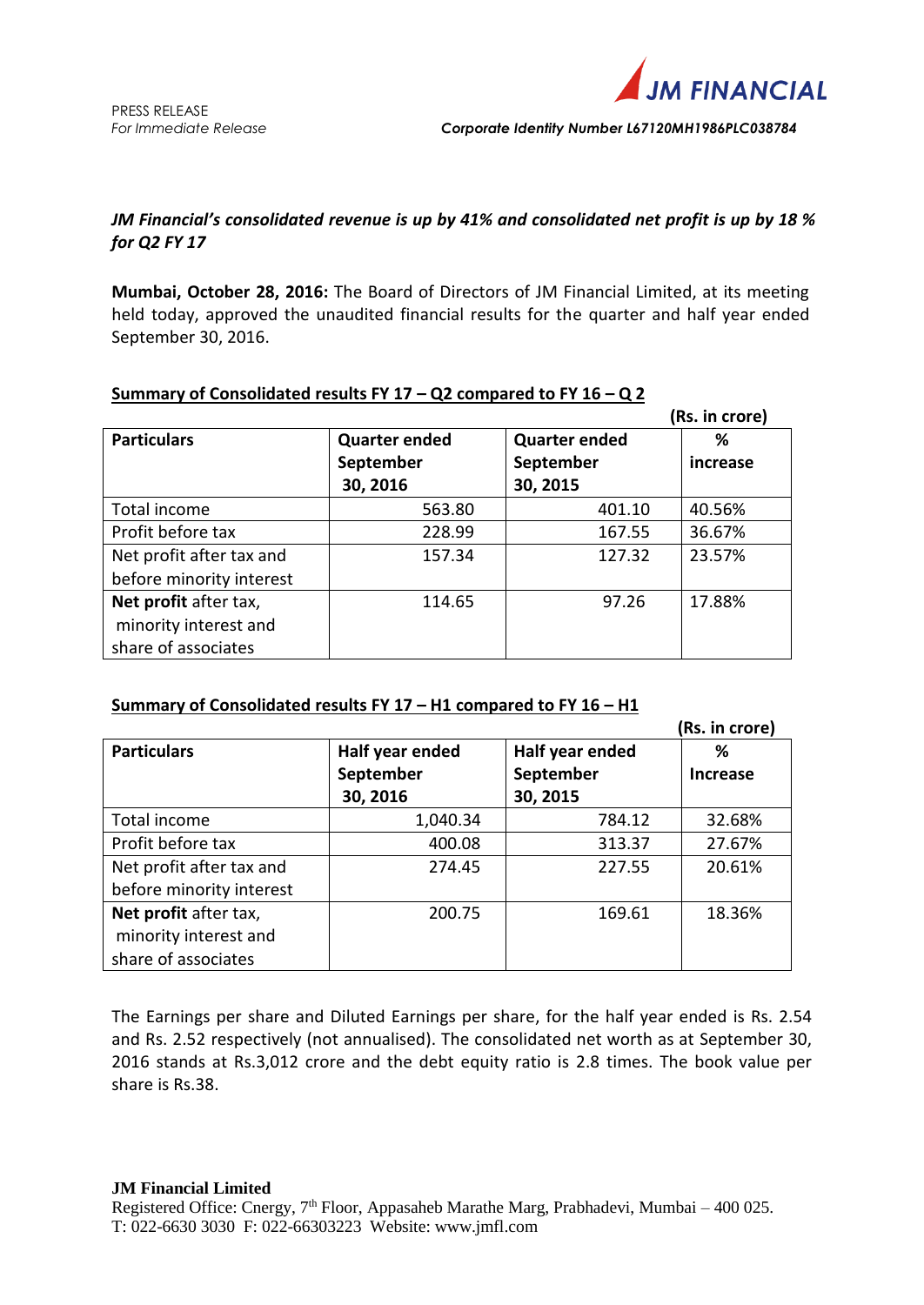

# **Commenting on the results and financial performance, Mr. Vishal Kampani, Managing Director, JM Financial Limited, said,**

"India is today one of the most vibrant global economies. A normal monsoon, control over inflation and the passage of GST, add to our optimism about India's growth prospects. Corporate efforts at reorganising businesses to manage the debt servicing are a very welcome development for the economy and banking system.

The Group's fund based business continued to perform well during the quarter and was the major contributor to the group's profits. Our loan book was stable with steady NIMs and good asset quality. We continued to cautiously evaluate new opportunities in stressed assets space. We are very focused on growing our ARC business in a profitable manner over near term.

It was a good quarter for our Investment banking business as well, as we completed 6 capital markets and 5 M&A transactions and continue to grow with a robust deal pipeline with several mandated transactions under execution."

## **Business Update**

# **Investment banking, Wealth Management and Securities business**

#### **Investment Banking**

The Investment Banking business continues to grow with a robust deal pipeline and several mandated transactions under execution. Our approach is relationship driven and we continue to build on areas of competitive advantage and continue to add value to our clients with our advice.

During the quarter, our Investment banking team executed the following deals:

- ▶ BRLM for Initial Public Offer of ICICI Prudential Life Insurance Company Limited -Rs 6,057 crore.
- $\triangleright$  BRLM for Initial Public Offer of L & T Technology Services Limited Rs 894 crore.
- BRLM for Initial Public Offer of Dilip Buildcon Limited Rs 654 crore.
- ▶ BRLM for Qualified Institutional Placement by Motherson Sumi Systems Limited – Rs 1,993 crore.
- $\triangleright$  Manager to buy-back offer by Wipro Limited Rs 2,500 crore.
- $\triangleright$  Manager to the open offer to the public shareholders of Mphasis Limited by Blackstone group.

#### **JM Financial Limited**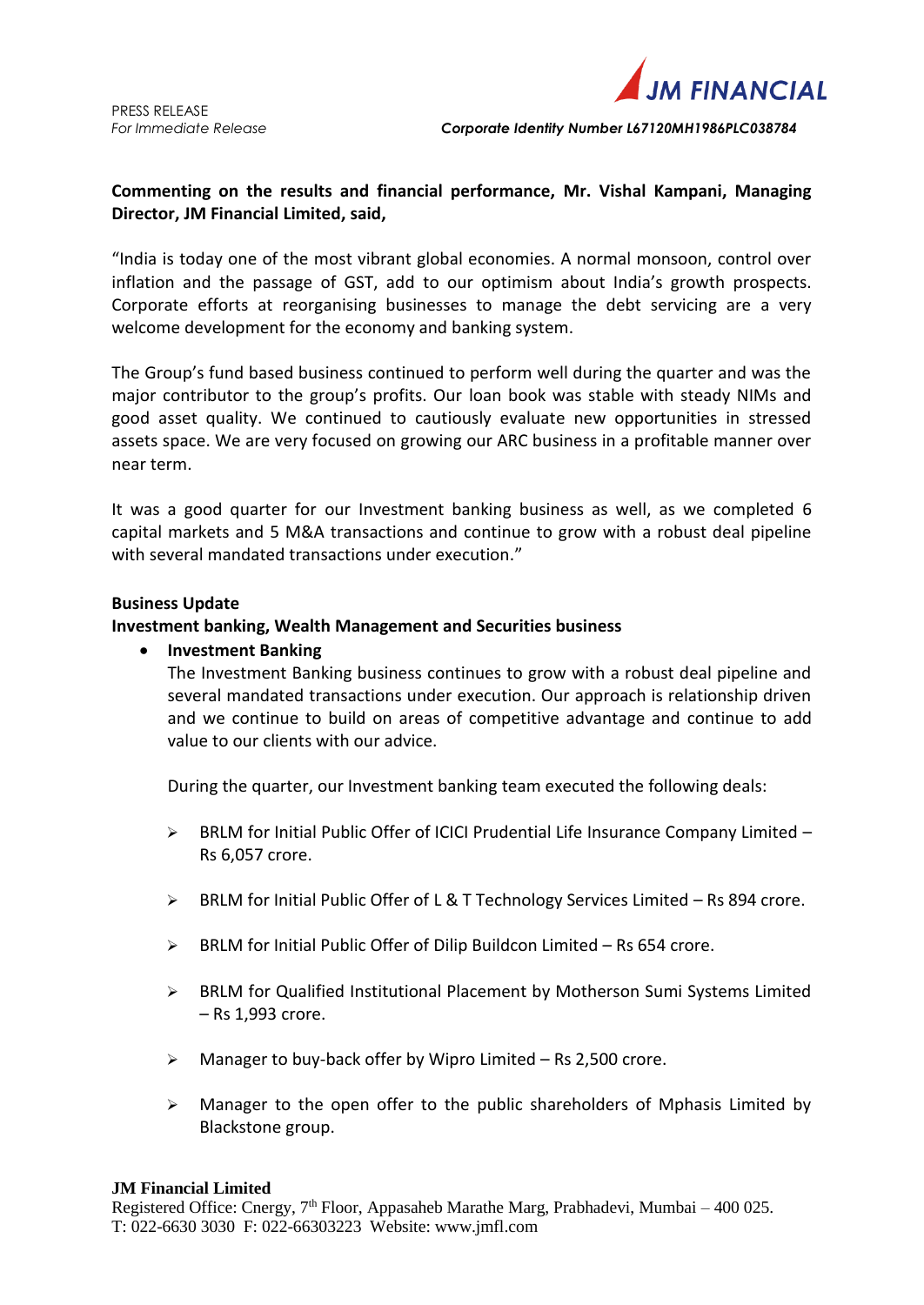

- $\triangleright$  Sole financial advisor to TransUnion LLC for increasing its stake in TransUnion CIBIL Limited.
- $\triangleright$  Advisor to the Restructuring of the Promoter Group's shareholding in Mafatlal Industries, NOCIL and Navin Fluorine.
- $\triangleright$  Fairness Opinion to the Board of Grasim on the Merger of Aditya Birla Nuvo with Grasim and the subsequent Demerger of the Financials Services business into Aditya Birla Financial Services.
- $\triangleright$  Fairness Opinion to the Board of State Bank of India on the schemes of acquisition of State Bank of Bikaner and Jaipur, State Bank of Mysore, State Bank of Travancore and Bharatiya Mahila Bank. The scale achieved from the merger is expected to catapult SBI into the list of the world's top 50 banks by asset size.
- $\triangleright$  Fairness opinion to the board of directors of The Bombay Dyeing and Manufacturing Company limited on merger of its wholly owned subsidiary, Archway Investments Limited.

# **Wealth Management**

Wealth Management business offers wealth management services to High Net worth families, Ultra High Net worth families & corporate treasuries and follows model of asset allocation and custody services. Open product architecture through combination of in-house offerings and third party products positioned JM Financial as "Unbiased trusted advisor" to the clients. We have presence in 7 major cities in India (Mumbai, New Delhi, Bangalore, Hyderabad, Kolkata, Ahmedabad and Pune) with team of more than 60 experienced wealth advisors. We follow a hub and spoke model where the smaller cities are covered by the team based in our offices in 7 major cities. The AUM of our wealth management business stood at Rs**. 21,895 crore** (excluding custody assets) as on September 30, 2016.

# **Securities business**

Equity Brokerage business offers equity sales and trading services to High Net worth Individuals, Corporates and Retail clients. This group is supported by technical and fundamental research teams and derivative strategists who generate Investment and Trading Ideas. We have presence in **259** locations spread across **115** cities through a network of branches and franchisees.

India continues to attract significant equity flows from both foreign and domestic investors and we are well geared for this opportunity. The business continues to focus on expanding research coverage and deepening client relationships across

# **JM Financial Limited**

Registered Office: Cnergy, 7<sup>th</sup> Floor, Appasaheb Marathe Marg, Prabhadevi, Mumbai – 400 025. T: 022-6630 3030 F: 022-66303223 Website: www.jmfl.com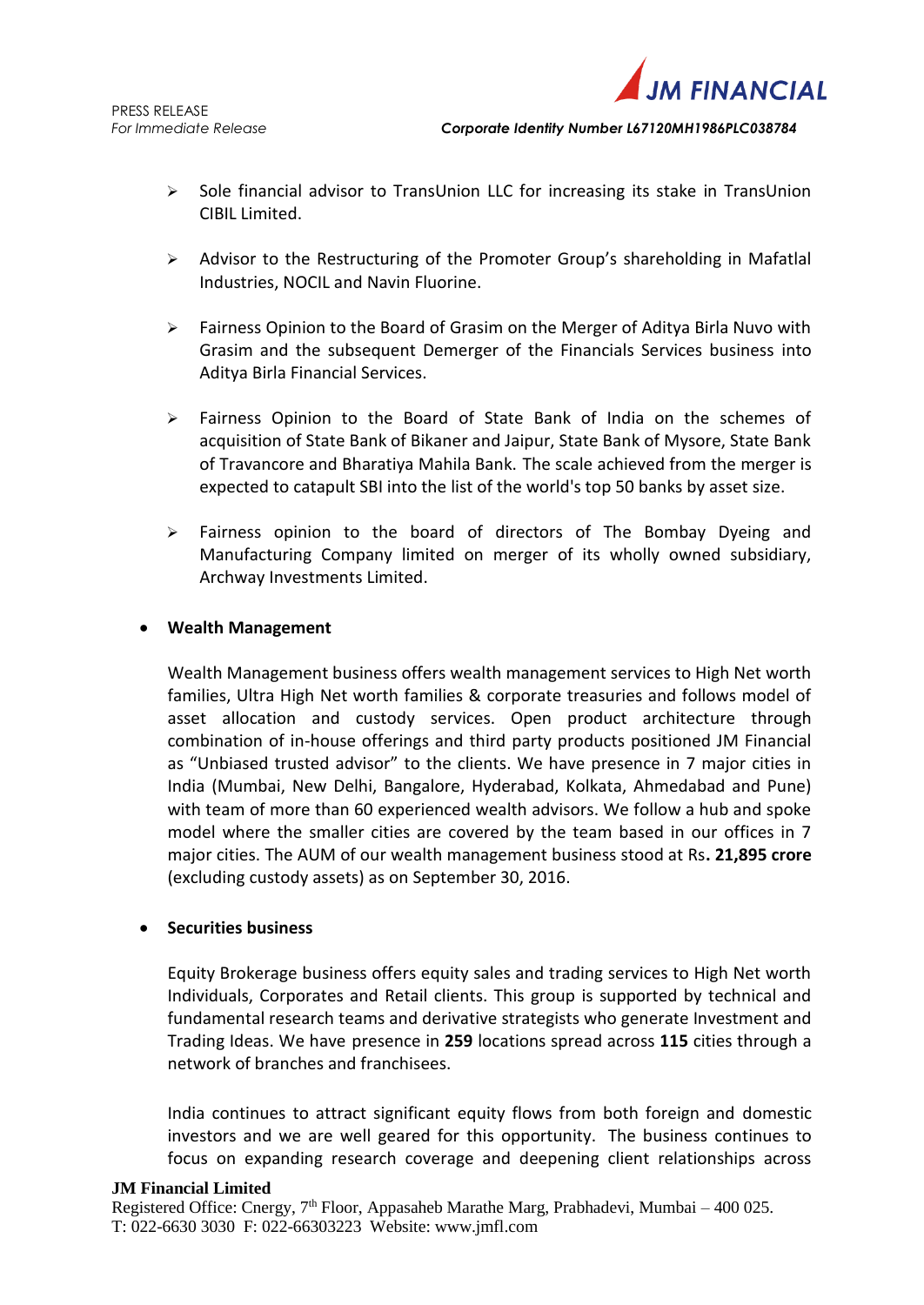

*For Immediate Release Corporate Identity Number L67120MH1986PLC038784*

geographies. Our international offices in Singapore and USA have also helped us to establish new relationships with investors focused on the Indian equity markets.

In the Distribution business, we have a large network of over **8,300** active Independent Financial Distributors (IFDs) who distribute various financial products across the country. During the quarter, we helped corporates mobilise more than **Rs.960 crore** in fixed deposit schemes and fixed income products.

During the quarter, the average daily trading volume stood at Rs. **3,190 crore**.

# **Fund based business**

The lending book of **JM Financial Products** stood at **Rs. 3,939 crore** as on September 30, 2016. Out of the said lending book, the Corporate and capital market lending book stood at **Rs. 2,148 crore** and the real estate lending at **Rs. 1,791 crore**.

During the quarter, in **IPO financing business,** we funded 13 IPO's wherein the aggregate amount of funding was around **Rs.20,000 crore.**

The lending book of **JM Financial Credit Solutions** stood at **Rs. 4,462 crore** as on September 30, 2016 which majorly comprises of real estate lending book. Our commercial real estate funding focus is on Tier - 1 cities, viz., Mumbai, Thane, Pune, Bangalore, Chennai and Hyderabad. We plan to selectively enter into new geographies to expand our business. In light of the prevailing stress in the economy, we have been extremely selective and continue to remain focused on the asset quality.

We continued our efforts of diversifying our sources and maturities for our borrowing profile. Our long term borrowing as a proportion of total borrowing stood at approximately **40%** on September 30, 2016.

We also propose to enter the housing finance business. We will leverage our experience in the real estate lending space in our foray into the housing finance business with a focus on affordable housing segment.

During the quarter, the **asset reconstruction business** saw Banks and even few NBFCs announcing various portfolio auctions. We actively participated in several auction processes and also pursued corporate accounts and bids were submitted for several accounts. We closed four deals during the quarter with two fresh acquisition and two deals as part of debt aggregation process. Fresh acquisition included a portfolio of 11 accounts. We made continuous effort for resolution of accounts by way of restructuring of accounts, settlement with borrowers and sale of Assets. Majority of the recovery during the quarter came from settlement of accounts.

#### **JM Financial Limited**

Registered Office: Cnergy,  $7<sup>th</sup>$  Floor, Appasaheb Marathe Marg, Prabhadevi, Mumbai – 400 025. T: 022-6630 3030 F: 022-66303223 Website: www.jmfl.com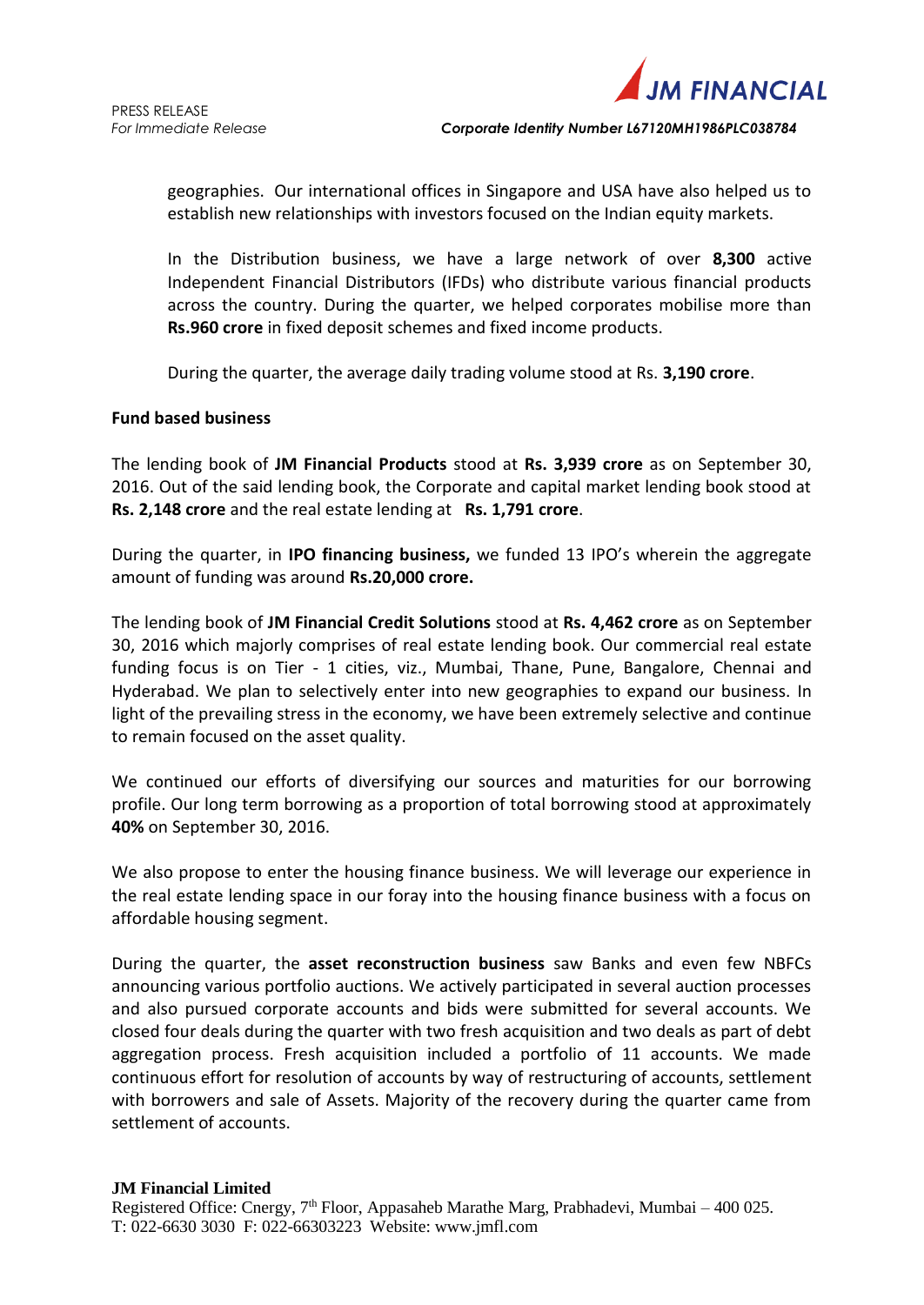

*For Immediate Release Corporate Identity Number L67120MH1986PLC038784*

The amendments in SARFAESI Act are aimed at faster recovery and resolution of bad debts by banks and financial institutions. In order to improve the framework for sale of stressed assets, the Reserve Bank of India issued a new guideline on Sale of Stressed Assets by Banks. The guideline lays down mechanism for timely identification of stressed accounts and appropriate actions to ensure there is low vintage, true sale and better price realisation for banks.

The above measure further emphasizes the resolve of the Regulator and Government towards improving the stretched NPL position.

JM Financial Asset Reconstruction Company Private Limited has become a subsidiary of the Company upon it acquiring an additional 0.01% equity shares.

## **Asset Management Business**

Asset Management business comprises of **Mutual fund, Private Equity Fund** and **Real Estate Fund.**

**Mutual Fund**

We offer a bouquet of **17** mutual fund schemes across the risk-return spectrum that caters to the specific needs of both institutional and non-institutional investors. Our risk and fund management framework allows us to effectively manage risk while generating high quartile returns across the product categories that we offer.

The average AUM of our Mutual Fund schemes during the quarter ended September 30, 2016 stood at **Rs. 13,612 crore;** comprising of **Rs. 6,739 crore** in equity schemes and **Rs. 6,873 crore in debt schemes.**

# **Private Equity and Real Estate Fund**

At the end of the quarter, the combined AUM/AUA of our private equity and real estate funds stood at around **Rs.708 crore.**

Both the private equity and real estate funds continue to work closely with their portfolio companies to seek exit opportunities.

As on September 30, 2016, the private equity fund has returned an **aggregate of 75.90 %** of the capital contribution received from its Investors in Indian Rupee terms.

As on September 30, 2016, the domestic scheme of the Real Estate Fund has returned an **aggregate of 53.10%** of the capital contribution received by it and the offshore scheme returned **48.50%** of its capital contribution in Indian Rupee terms.

We have appointed a new CEO and initiated the process of launching a new Private Equity fund of approximately Rs.750-1,000 crore.

-ends-

#### **JM Financial Limited**

Registered Office: Cnergy,  $7<sup>th</sup>$  Floor, Appasaheb Marathe Marg, Prabhadevi, Mumbai – 400 025. T: 022-6630 3030 F: 022-66303223 Website: www.jmfl.com